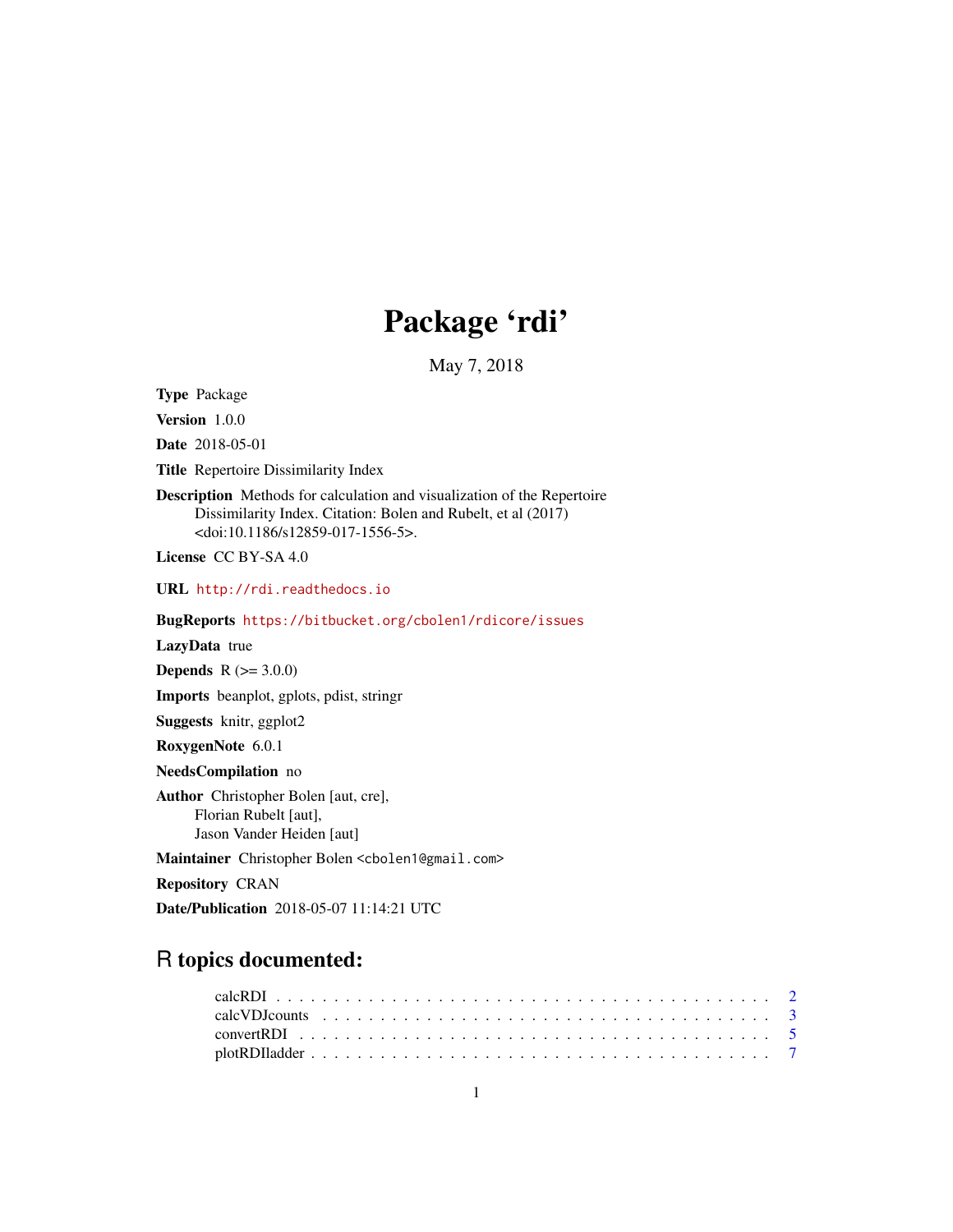#### <span id="page-1-0"></span>2 calcRDI 2

| Index |  |  |  |  |  |  |  |  |  |  |  |  |  |  |  |  |  |  |  |  |  |  |
|-------|--|--|--|--|--|--|--|--|--|--|--|--|--|--|--|--|--|--|--|--|--|--|
|       |  |  |  |  |  |  |  |  |  |  |  |  |  |  |  |  |  |  |  |  |  |  |
|       |  |  |  |  |  |  |  |  |  |  |  |  |  |  |  |  |  |  |  |  |  |  |
|       |  |  |  |  |  |  |  |  |  |  |  |  |  |  |  |  |  |  |  |  |  |  |
|       |  |  |  |  |  |  |  |  |  |  |  |  |  |  |  |  |  |  |  |  |  |  |

<span id="page-1-1"></span>calcRDI *Calculate repertoire distances*

#### Description

Calculate repertoire distances from a matrix of vdjCounts

#### Usage

```
calcRDI(vdjCounts, distMethod = c("euclidean", "cor"), subsample = TRUE,
  nIter = 100, constScale = TRUE, units = c("lfc", "pct"), ...)
```
#### Arguments

| vdjCounts  | a matrix of repertoire counts, as created by calcVDJCounts                                                                                                                                                            |
|------------|-----------------------------------------------------------------------------------------------------------------------------------------------------------------------------------------------------------------------|
| distMethod | one of c("euclidean","cor") determining how to calculate the distance from the<br>matrix of vdj counts. See Details.                                                                                                  |
| subsample  | logical; if true, all repertoires are subsampled to be equal size.                                                                                                                                                    |
| nIter      | value defining how many times the subsampling should be repeated. Only used<br>if subsample is TRUE.                                                                                                                  |
| constScale | logical; if TRUE, vdjCounts will be scaled such that the sum of each column will<br>be equal to 500 counts (an arbitrary constant). Otherwise, the columns will be<br>scaled to the average count of all the columns. |
| units      | One of "Ifc" or "pct". This determines the method used for transforming the<br>repertoire counts. See Details.                                                                                                        |
| $\ddots$   | additional parameters; these are ignored by this function.                                                                                                                                                            |

#### Details

There are two options for distance methods, "euclidean" and "cor". Euclidean refers to standard euclidean distance, and is the standard for the RDI measure described in (Bolen et al. Bioinformatics 2016). In contrast, cor refers to a correlation-based distance metric, where the distance is defined as (1-correlation) between each column of vdjCounts.

The units parameter is used to determine the transformation function for the repertoire counts. If units='lfc' (default), then the arcsinh transformation is applied to the count matrix, resulting in a distance metric which will scale with the average log fold change of each gene. In contrast, units='pct' will result in no transformation of the count matrix, and distances will be proportional to the average percent change of each gene, instead. Note that "units" is a bit of a misnomer, as the distance metric doesn't actually represent the true log-fold or percent change in the repertoires. In order to actually estimate these parameters, refer to the [rdiModel](#page-11-1) and [convertRDI](#page-4-1) functions.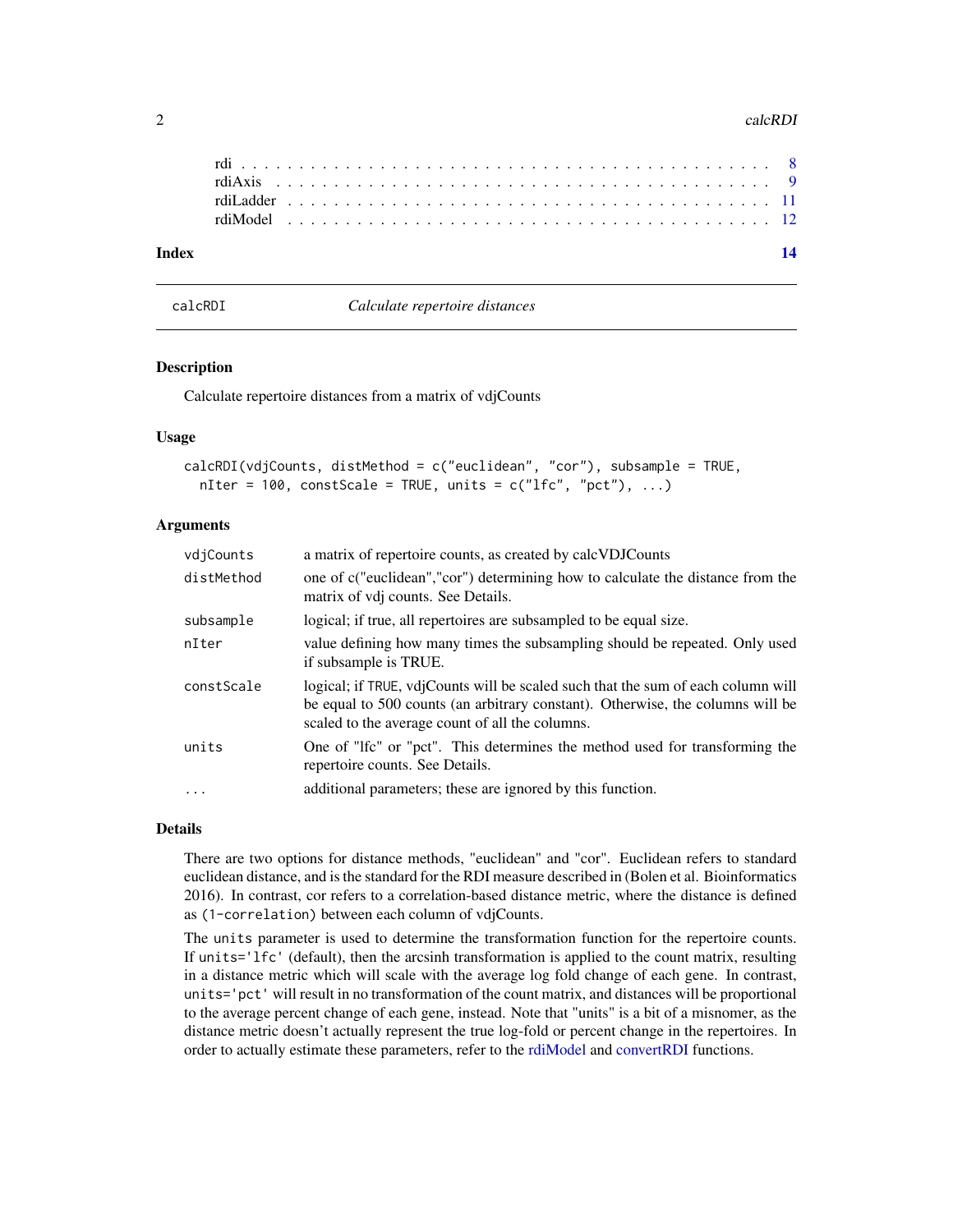#### <span id="page-2-0"></span>calc VDJcounts 3

#### Value

A dissimilarity structure containing distances between repertoires, averaged across each subsampe run. In addition to the standard attributes in a dist object, three additional attributes are defined as follows:

*ngenes* integers, the number of genes in each column of "genes" that were included in at least one repertoire.

*nseq* integer, the number of sequences used after subsampling the repertoires. If subsample=FALSE, this is not defined. *units* string, either "lfc" or "pct", depending on the "units" in the original call

#### Examples

```
#create genes
genes = sample(letters, 10000, replace=TRUE)
#create sequence annotations
seqAnnot = data.frame(donor = sample(1:4, 10000, replace=TRUE),
                      cellType = sample(c("B","T"), 10000, replace=TRUE)
                     \mathcal{L}##generate repertoire counts
cts = calcVDJcounts(genes,seqAnnot)
##calculate RDI
d = calcRDI(cts)
##calculate RDI in percent space
d_pct = calcRDI(cts,units="pct")
##convert RDI to actual 'lfc' estimates and compare
dtrue = convertRDI(d)$pred
plot(d, dtrue)
```
<span id="page-2-1"></span>calcVDJcounts *Calculate repertoire counts*

#### Description

Create count matrices for a set of repertoires

#### Usage

```
calcVDJcounts(genes, seqAnnot, select = NULL, combine = NULL,
  vdjDrop = NULL, splitBy = NULL, simplifyNames = TRUE,
  splitCommas = FALSE, ...)
```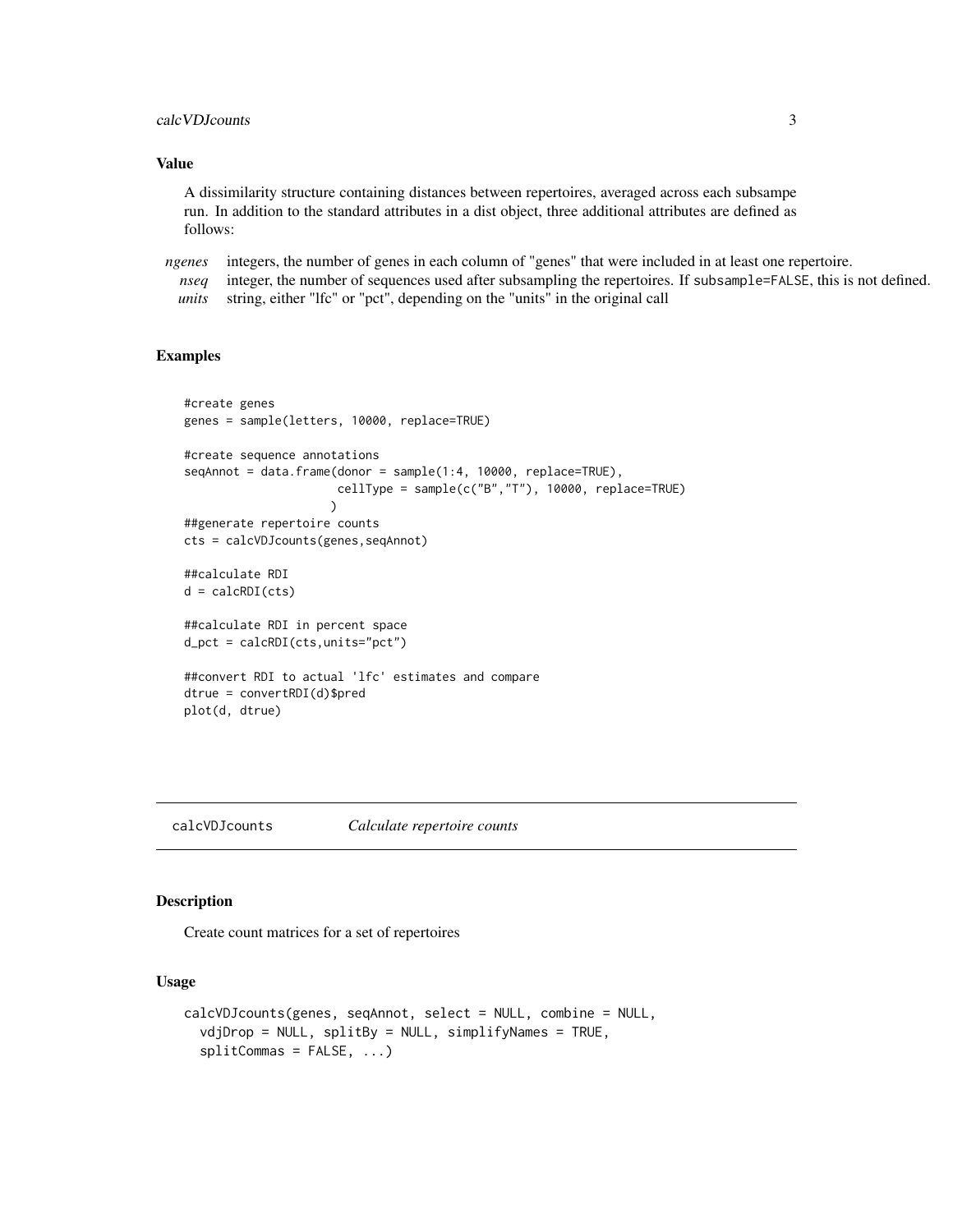#### **Arguments**

| genes         | vector (or matrix) containing the gene calls for each sequence. If genes is a<br>matrix, counts will be calculated for each column of 'genes', and the resulting<br>count matrices will be concatenated. See Details.          |
|---------------|--------------------------------------------------------------------------------------------------------------------------------------------------------------------------------------------------------------------------------|
| segAnnot      | matrix containing repertoire annotations.                                                                                                                                                                                      |
| select        | a list containing definitions of which repertoires to use. See Details.                                                                                                                                                        |
| combine       | a list defining repertoires that should be grouped together. See Details.                                                                                                                                                      |
| vdjDrop       | a list specifying specific genes to exclude from analysis. See Details.                                                                                                                                                        |
| splitBy       | the columns in seqAnnot to use for splitting repertoires. Default is to use all<br>columns in seqAnnot.                                                                                                                        |
| simplifyNames | logical; if true, any columns of seqAnnot where all selected (and collapsed) se-<br>quences share the same value will not be used to make the names of sequence-<br>Codes.                                                     |
| splitCommas   | logical; if true, seqAnnot is assumed to contain. comma-separated lists of se-<br>quence annotations, which will be split up before generating sequence codes.<br>Note: setting this to TRUE will make processing much slower. |
| $\cdots$      | additional parameters; these are ignored by this function.                                                                                                                                                                     |

#### Details

In most cases, genes will be a single vector or one-column matrix. However, there are some cases where a row of seqAnnot corresponds to two (or more) genes (e.g. the V and J gene segments of a single immune sequence). Rather than make multiple rows for each gene, the calcVDJcounts function provides the option to provide a multi-column matrix for genes. The counts for each column will be tallied separately, and are then concatenated.

To ensure equal variance across all repertoires, the default RDI metric uses subsampling to ensure that all repertoires have the same number of sequences. The default RDI metric subsamples all repertoires to the size of the smallest repertoire, which may result in a loss of power for comparisons between larger repertoires. In order to increase power for various tests, it is often useful to only calculate the repertoire counts for a subset of the repertoires in seqAnnot. This can be done by using the select and combine parameters to specify which repertoires to include in the analysis.

Both parameters are lists containing entries with the same name as one of the columns of seqAnnot. For select, each entry is a vector defining which values to include (e.g., to include only Visit 1 and 3, you might specify select=list(visit=c("V1","V3")), where the 'visit' column in seqAnnot contains the values "V1", "V2", and "V3"). In this case, any rows of genes and seqAnnot that come from a repertoire not specified in select will be discarded. By default, if a select code is not specified for a column in seqAnnot, all values from that column will be included.

The combine parameter works in a similar fashion, but instead of a vector describing which parameters to include, you can specify a vector of regular expressions, and any values of the seqAnnot column that match the regular expression will be combined into a single repertoire (e.g. to combine visits 1 and 3 into a single repertoire, you might specify combine=list(visit="V[13]")).

The vdjDrop parameter is also useful for limiting sequences. Like select and combine, this is a named list, with entries corresponding to the columns of genes. Each entry of vdjDrop is a vector of gene segment names to remove from the analysis. All sequences containing those genes are removed from the analysis before subsampling.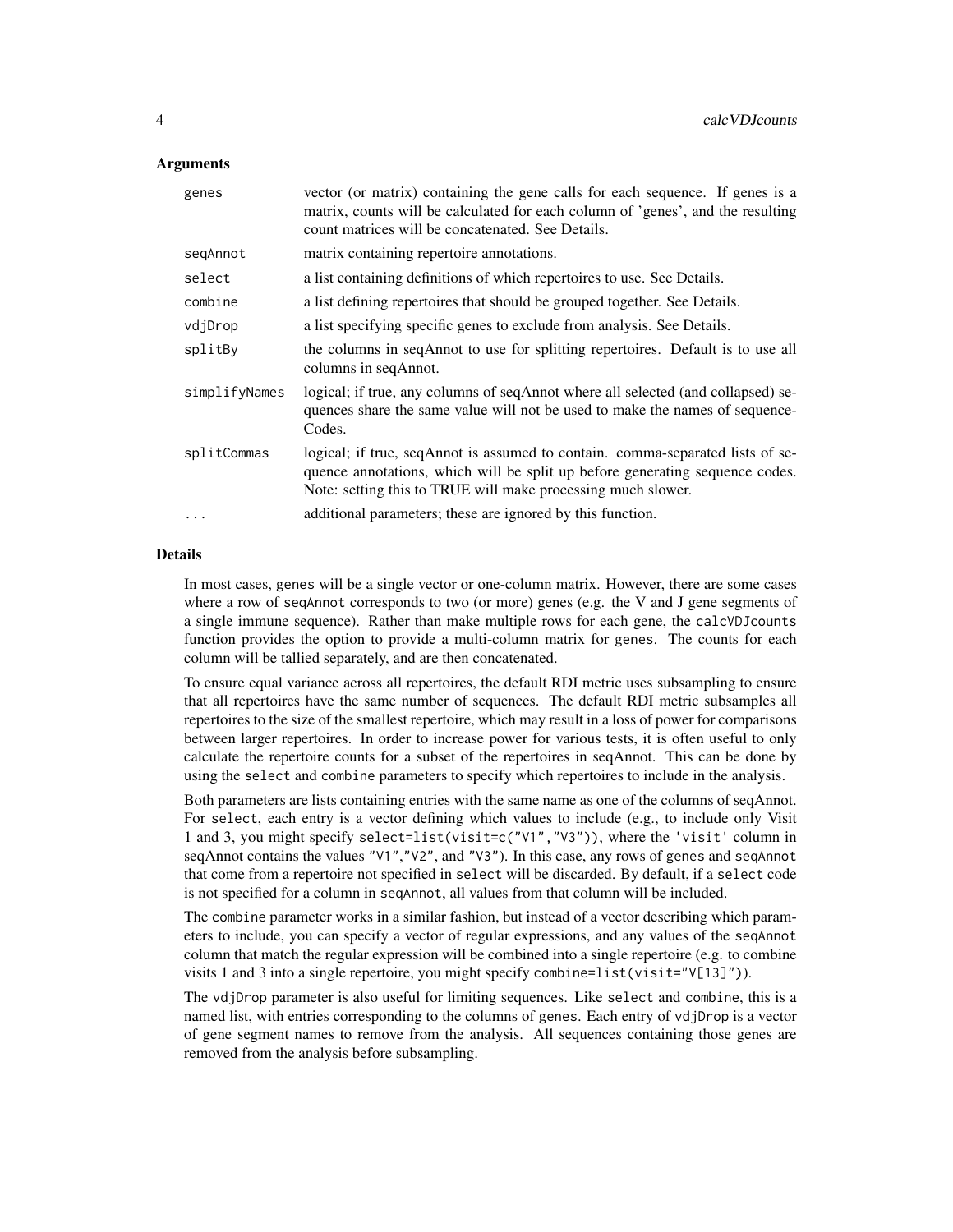#### <span id="page-4-0"></span>convertRDI 5

Once unwanted rows have been removed, the columns of seqAnnot are concatenated to generate "repertoire" labels for each row. The repertoire labels are then used to split the rows of genes, and gene prevalence is tallied within a repertoire. By default, columns of seqAnnot that are constant after subsetting will not be included in the label. However, this can be controlled by the simplifyNames parameter. If simplifyNames is FALSE, all columns of seqAnnot are included when generating labels.

#### Value

A matrix where each row represents a gene, and each column represents a repertoire.

#### Examples

```
#create genes
genes = sample(letters, 10000, replace=TRUE)
#create sequence annotations
seqAnnot = data.frame(donor = sample(1:4, 10000, replace=TRUE),
                      visit = sample(c("V1","V2","V3"), 10000, replace=TRUE),
                      cellType = sample(c("B","T"), 10000, replace=TRUE)
                     \lambda##generate repertoire counts for all repertoires
cts = calcVDJcounts(genes,seqAnnot)
##Only include visit 1
cts = calcVDJcounts(genes,seqAnnot, select=list(visit="V1"))
## Just T cell repertoires, combining visit 1 and 3 together, and dropping visit 2
cts = calcVDJcounts(genes,seqAnnot,
                    select=list(cellType="T", visit=c("V1","V3")),
                    combine=list(visit="V[13]"))
```
<span id="page-4-1"></span>convertRDI *Convert RDI measures*

#### Description

Method to convert RDI values to fold/percent change

#### Usage

```
convertRDI(d, models = NULL, calcSD = FALSE)
```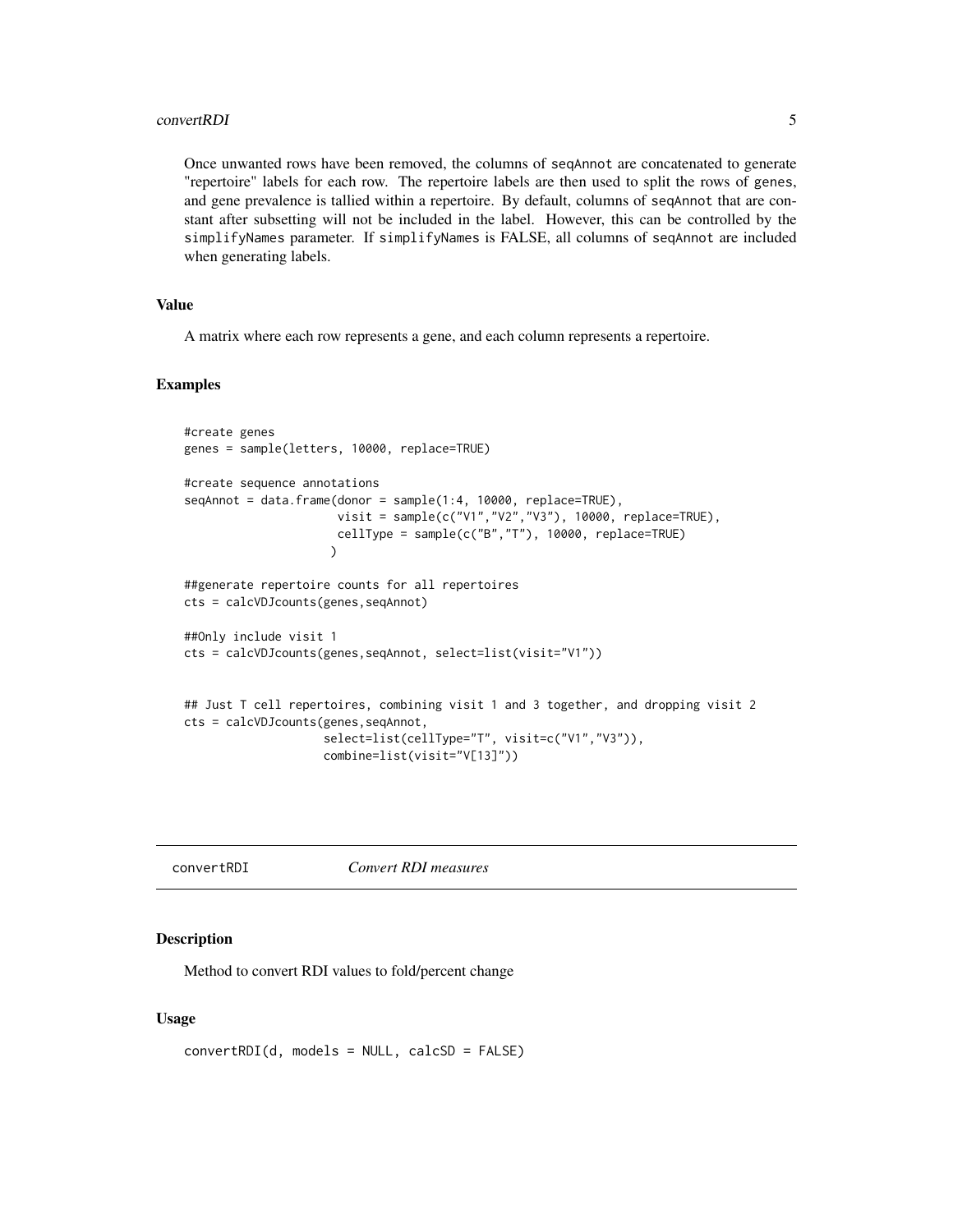#### <span id="page-5-0"></span>Arguments

| d      | Distance matrix (as produced by calcRDI), or a vector of distances.                                                                   |
|--------|---------------------------------------------------------------------------------------------------------------------------------------|
| models | Set of RDI models, as produced by rdiModel. If NULL, RDI models will be<br>calculated based on the attributes in the distance matrix. |
| calcSD | logical; if TRUE, standard deviations for each estimate will be returned.                                                             |

#### Details

The convertRDI function works by first generating a model for the RDI values at a given repertoire size and feature count using the [rdiModel](#page-11-1) function (see that method's help file for more details). The RDI models predict the average log-fold/percent change across a range of RDI values, and allows us to convert RDI to a more stable and interpretable metric.

In addition to the average log-fold or percent change value, [rdiModel](#page-11-1) also generates models for the standard deviation at each RDI value. This is useful for understanding the confidence intervals around the fold change estimate.

#### Value

A list containing either one or two features:

- *pred* The converted predictions; same length as d.
	- *sd* If calcSD==T, a set of standard deviation estimates for each prediction.

#### Examples

```
#create genes
genes = sample(letters, 10000, replace=TRUE)
#create sequence annotations
seqAnnot = data.frame(donor = sample(1:4, 10000, replace=TRUE))
#calculate RDI
d = rdi(genes, seqAnnot)
##convert RDI to actual 'lfc' estimates and compare
dtrue = convertRDI(d)$pred
plot(d, dtrue)
##look at SD ranges around lfc estimates
dtrue = convertRDI(d, calcSD=TRUE)
##plot using ggplot2
library(ggplot2)
x = as.numeric(d)y = as.numeric(dtrue$pred)
sd = as.numeric(dtrue$sd)
qplot(x,y)+geom_errorbar(aes(x=x, ymin=y-sd, ymax=y+sd))
```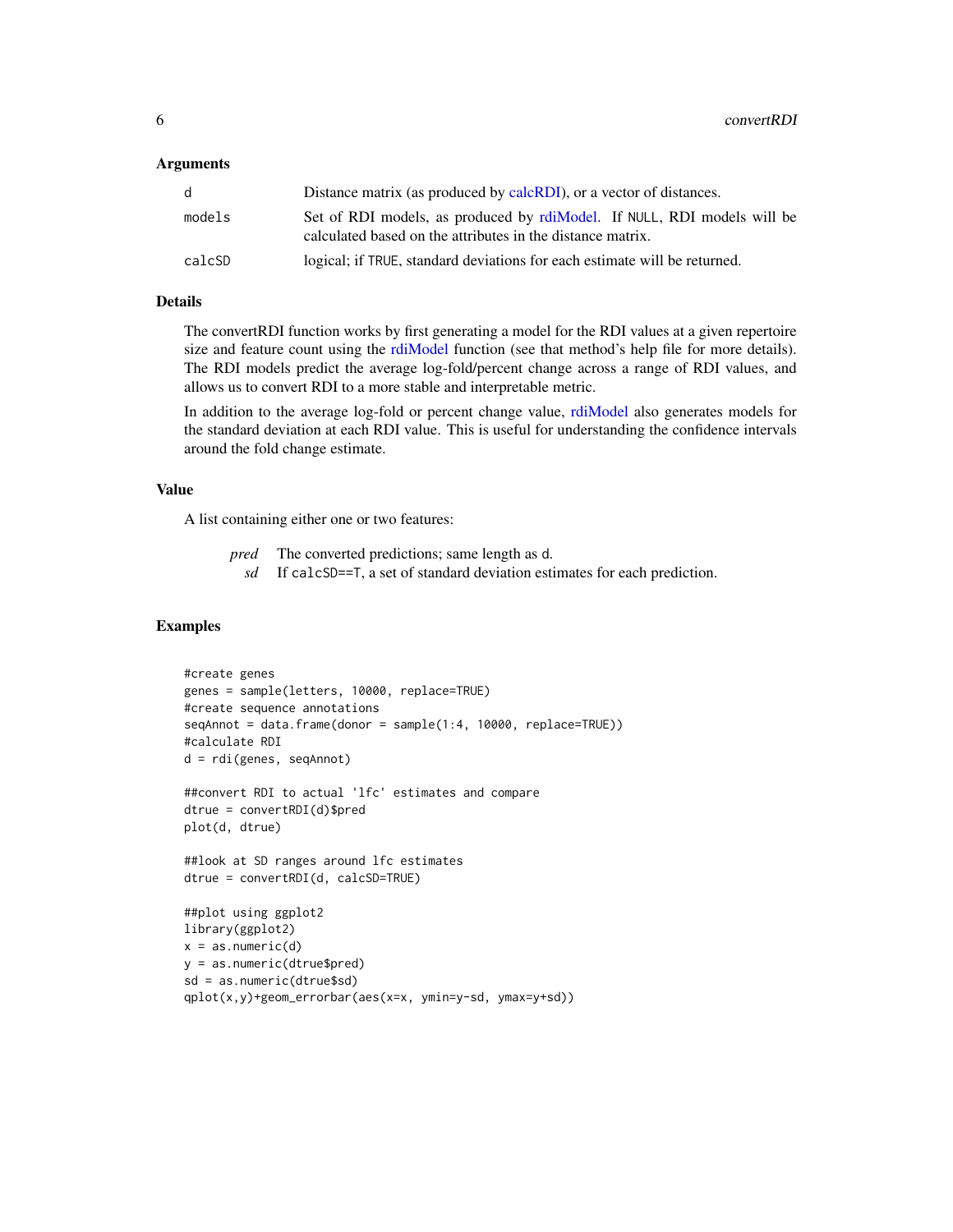<span id="page-6-1"></span><span id="page-6-0"></span>

#### Description

function for adding a pre-computed RDI ladder onto a plot

#### Usage

```
plotRDIladder(ladder, side = 4, toPlot = NULL, labelLadder = TRUE,
  add = TRUE, cex = 0.7, lineCol = NULL, fillCol = "#AAAAA"
```
#### Arguments

| ladder      | the ladder object to add, as created by rdiLadder                                                                                                                                                   |
|-------------|-----------------------------------------------------------------------------------------------------------------------------------------------------------------------------------------------------|
| side        | integer; value between 1 and 4 indicating where the ladder will be added. 1 -<br>bottom, $2$ - left, $3$ - top, $4$ - right.                                                                        |
| toPlot      | logical vector; which ladders should be plotted? By default, ladders that are<br>significantly overlapped by their neighbor and those that are majority outside<br>the plotting region are removed. |
| labelLadder | logical; if TRUE, each curve will be annotated with the ladder name                                                                                                                                 |
| add         | logical; if TRUE, the ladder will be added to the current plot                                                                                                                                      |
| cex         | character expansion for ladder labels.                                                                                                                                                              |
| lineCol     | the colors to be used for the ladder border. If the length of col is less than the<br>length of ladder, col will be recycled.                                                                       |
| fillCol     | the colors to be used to fill the ladder. If the length of col is less than the length<br>of ladder, col will be recycled.                                                                          |

#### Details

This function is used in conjunction with [rdiLadder](#page-10-1) to add a useful annotation to any plot containing RDI values.

Because RDI values vary according to the number of genes and size of the repertoires, they are not useful as numbers by themselves. Instead, it is useful to compare them with estimates of the true difference between the two repertoires. This function adds a series of density curves along one side of a standard plotting region, each one representing the most likely RDI values between two repertoires that vary by a set amount.

By default, not all density curves from the ladder parameter are plotted. Instead, the function intelligently chooses which ladders to plot based on the amount of overlap between neighboring ladders. If a ladder is significantly overlapped by the ladder below it, then the ladder will not be plotted. In addition, if the mean of a ladder is outside the main plotting region, it will be dropped. In order to control this behavior, you can directly specify which ladders are plotted using the toPlot parameter.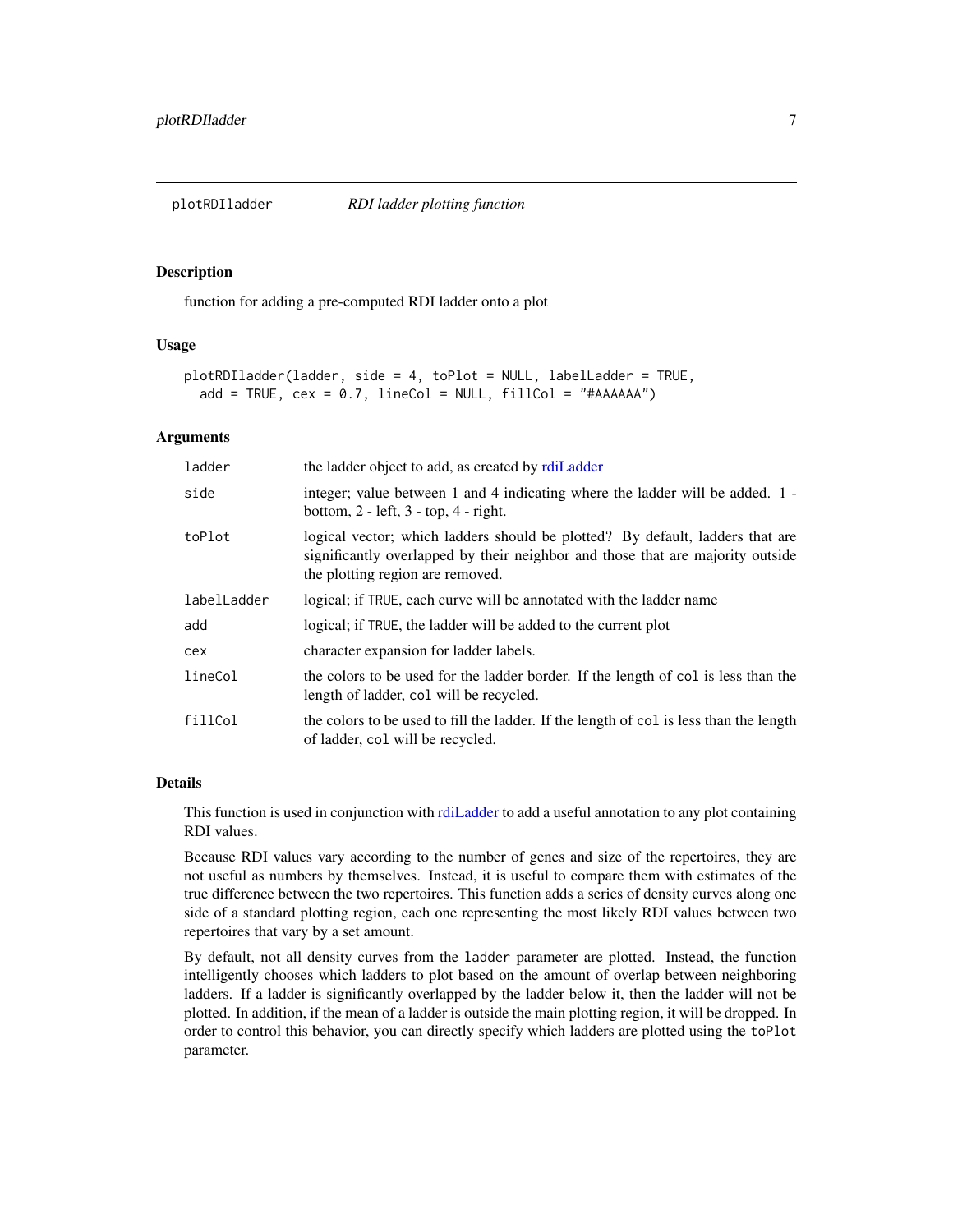#### <span id="page-7-0"></span>Value

Invisibly returns the location of the ladder (if side 1 or 3, the y location; otherwise, the x location).

#### See Also

[rdiLadder,](#page-10-1) [rdiModel,](#page-11-1) [rdiAxis](#page-8-1)

rdi *Calculate RDI dissimilarity matrix*

#### **Description**

Wrapper function for calculating RDIs

#### Usage

rdi(genes, seqAnnot, params = NULL, ...)

#### Arguments

| genes    | vector (or matrix) containing the gene calls for each sequence. If genes is a<br>matrix, counts will be calculated for each column of 'genes', and the resulting<br>count matrices will be concatenated.  |
|----------|-----------------------------------------------------------------------------------------------------------------------------------------------------------------------------------------------------------|
| segAnnot | matrix containing repertoire annotations. Must be same length as 'genes'.                                                                                                                                 |
| params   | list; contains parameters to pass to child functions. Should contain countParams<br>and distParams lists, which contain parameters for calcVDJcounts and cal-<br><b>cRDI</b> , respectively. See Details. |
| $\ddots$ | other parameters to pass to calcVDJcounts and calcRDI.                                                                                                                                                    |

#### Details

This function is a wrapper for the two core functions of RDI, [calcVDJcounts](#page-2-1) and [calcRDI.](#page-1-1) To control the function of both calcVDJcounts and calcRDI, additional parameters can be specified either directly in the RDI function call, or parameters for the individual functions can be wrapped up into lists of parameters and passed into the params parameter. params should be a list containing at least one of two parameter lists: countParams and distParams, which will be passed to calcVDJcounts and calcRDI, respectively. An example analysis is included below.

#### Value

Dissimilarity structure, as calculated by dist. In addition to the standard attributes returned by dist, two additional attributes are defined as follows:

*nseq* integer, the number of sequences used after subsampling the repertoires *ngenes* integers, the number of genes in each column of "genes" that were included in at least one repertoire.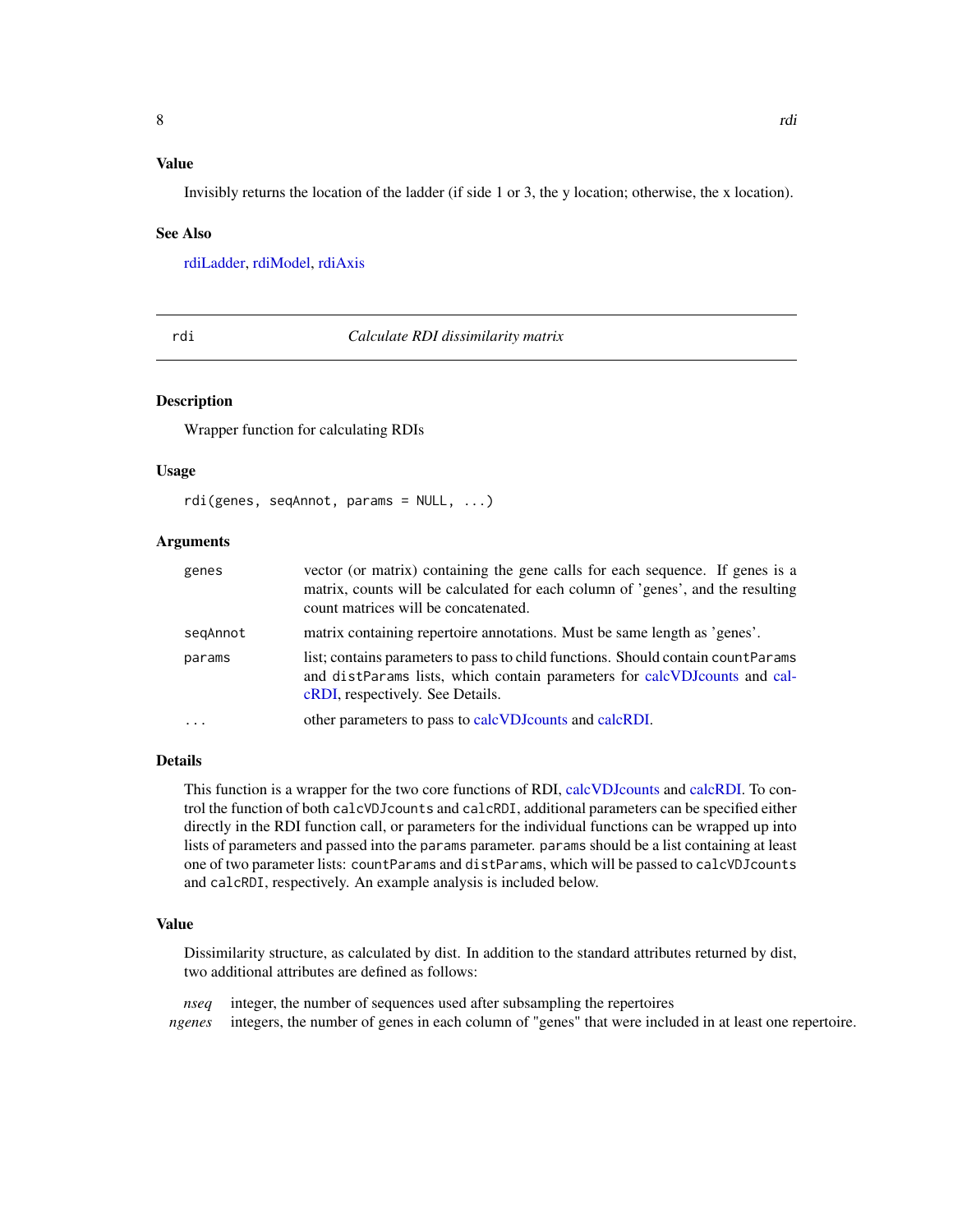#### <span id="page-8-0"></span>rdiAxis 9

#### Examples

```
#create genes
genes = sample(letters, 10000, replace=TRUE)
#create sequence annotations
seqAnnot = data.frame(donor = sample(1:4, 10000, replace=TRUE),
                      visit = sample(c("V1","V2","V3"), 10000, replace=TRUE),
                      cellType = sample(c("B","T"), 10000, replace=TRUE)
                     \lambda#parameters
params = list(countParams = list(
    select = list(
     visit = c("V1","V3"),
      cellType = "B"
    ),
    combine = list(
      visit = "V[13]"
    ),
    simplifyNames = FALSE
 ),
  distParams = list(
    constScale=FALSE
  )
\mathcal{L}##calculate RDI
d = rdi(genes, seqAnnot, params)
##plot using hierarchical clustering
plot(hclust(d))
```
<span id="page-8-1"></span>

#### rdiAxis *RDI Axis annotation function*

#### Description

This function takes a RDI model, as generated by [rdiModel,](#page-11-1) and adds an axis with annotations in the fold change space.

#### Usage

rdiAxis(model, side = 2, at =  $NULL, ...)$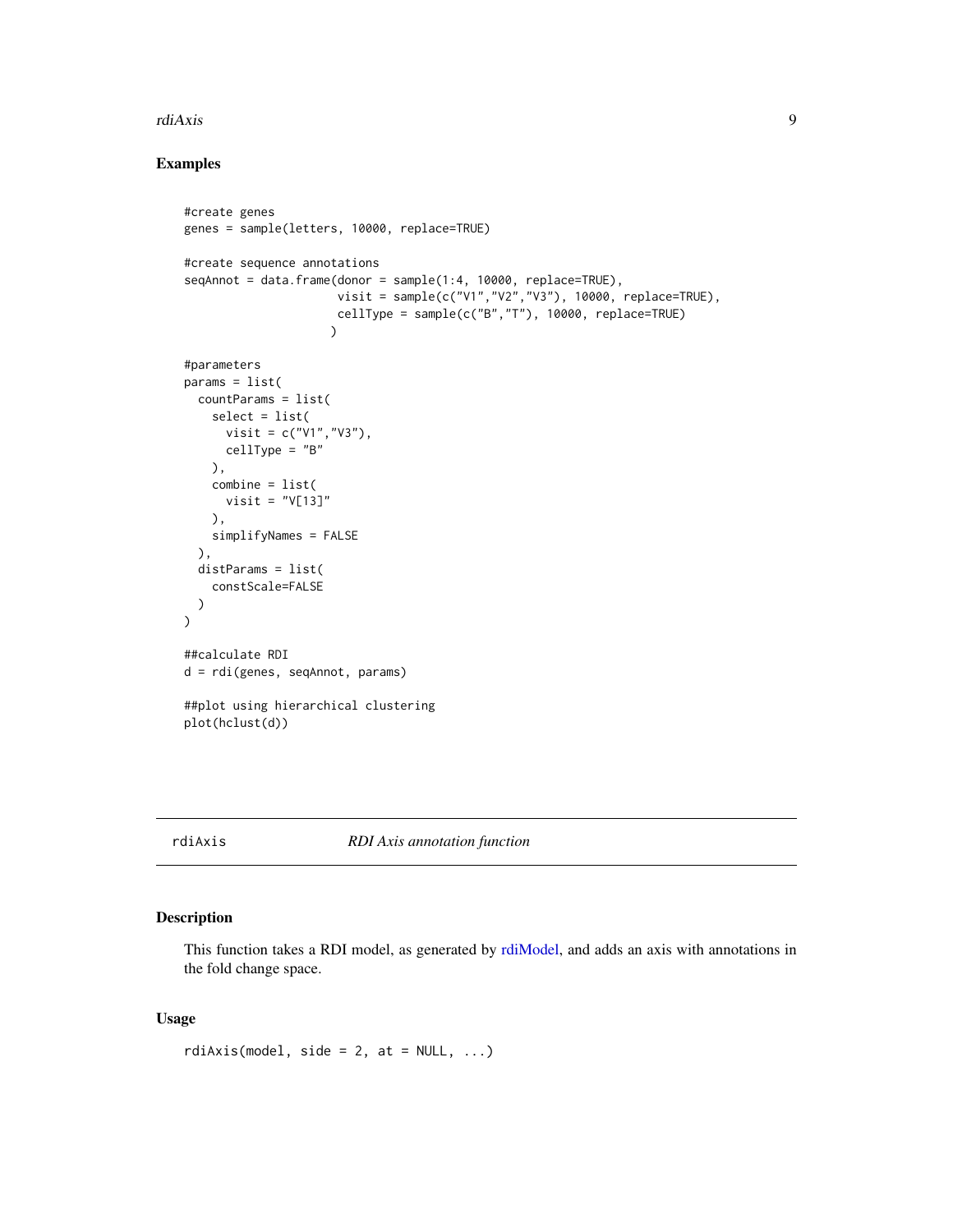#### <span id="page-9-0"></span>**Arguments**

| model     | A model object, as generated by rdiModel.                                                                                                                                                                                      |
|-----------|--------------------------------------------------------------------------------------------------------------------------------------------------------------------------------------------------------------------------------|
| side      | The side the axis will be added to. $(1 - bottom; 2 - left; 3 - top; 4 - right)$ . Default<br>is $2.$                                                                                                                          |
| at        | The points at which the tick marks are drawn. By default, tickmarks are placed<br>at 'round' fold/percent change values using the "pretty" breakpoints function.<br>This may not be ideal if log-RDI values are being plotted. |
| $\ddotsc$ | Additional parameters to pass to axis                                                                                                                                                                                          |

#### Details

This function is designed to replace the default axes generated by a plot function. Instead of annotating the true RDI value, rdiAxis will estimate the "true difference" values at various points within the plotting region, and will annotate the axis with those estimates.

It is worth noting that although the RDI value can range below rdiModel's estimate for "identical" repertoires, no negative true difference values will be annotated, as these values do not make sense.

#### See Also

[rdiModel,](#page-11-1) [rdiLadder,](#page-10-1) [plotRDIladder](#page-6-1)

#### Examples

```
#create genes
genes = sample(letters, 10000, replace=TRUE)
#create sequence annotations
seqAnnot = data.frame(donor = sample(1:10, 10000, replace=TRUE))
#calculate RDI
d = rdi(genes, seqAnnot)
##create a "baseVect" with the same probability as our features
##since we sampled uniformly, the base vector has equal probability
baseVect = rep(1/length(letters),length(letters))
##generate an RDI model
m = rdiModel(attr(d, "nseq"), baseVects=baseVect)
##convert RDI to lfc
td = convertRDI(d,models=m)$pred
par(mar=c(4,4,1,4),las=1,mgp=c(3,0.5,0))
plot(td,d, ylab="RDI", xlab="LFC")
##now add "true difference" axis annotation to the right side of the plot
rdiAxis(m, side=4)
```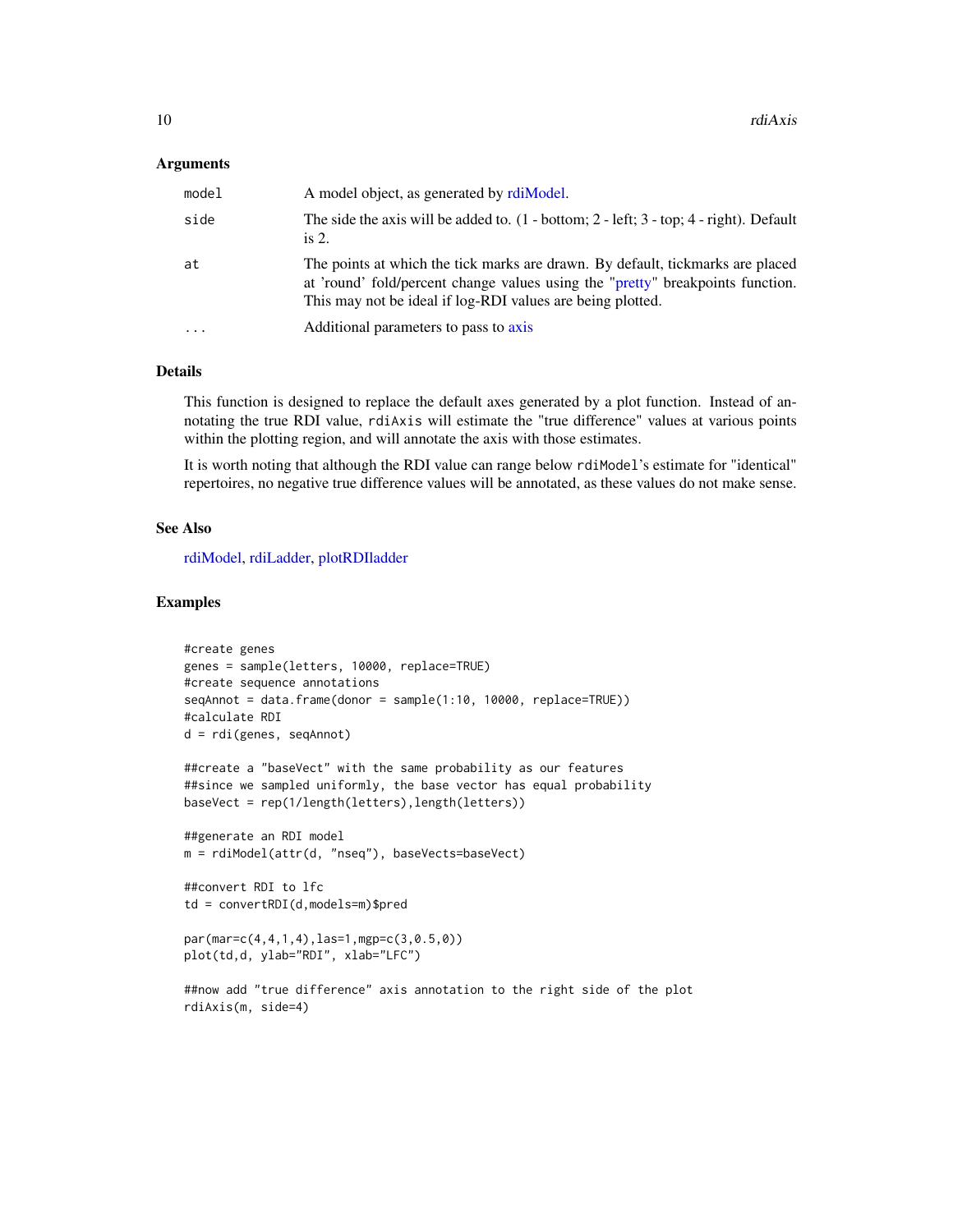<span id="page-10-1"></span><span id="page-10-0"></span>

#### Description

Function for creating the RDI ladder for a specific number of sequences

#### Usage

```
rdiLadder(n, ngenes = NULL, baseVects = NULL, diffPoints = NULL,
 units = c("lfc", "pot"), ...)
```
#### **Arguments**

| n          | the repertoire size; alternatively, an rdiModel object as created by rdiModel.                                                                                                          |
|------------|-----------------------------------------------------------------------------------------------------------------------------------------------------------------------------------------|
| ngenes     | numeric vector indicating the number of genes in each chain. If baseVect is not<br>provided, this parameter will be used to generate a base prevalence vector for<br>each of the genes. |
| baseVects  | A vector or list of vectors representing the total prevalence of each gene (for<br>each chain) in the dataset. See rdiModel for details.                                                |
| diffPoints | numeric vector; each value specifices either a log2 fold change or percent devia-<br>tion value (depending on the 'units') at which the RDI ladder will be calculated.                  |
| units      | String; either "Ifc" or "pct", depending on what transform was used in the origi-<br>nal RDI calculations. See Details.                                                                 |
| .          | Additional parameters to be passed to rdiModel                                                                                                                                          |

#### Details

Because RDI values vary according to the number of genes and size of the repertoires, they are not useful as numbers by themselves. Instead, it is useful to compare them with estimates of the true difference between the two repertoires. This function uses the models generated by [rdiModel](#page-11-1) to generate estimated RDI values corresponding to a set of pre-defined true distance (log-fold change or percent) values. This function is primarily meant to be used in conjunction with [plotRDIladder](#page-6-1) in order to add a useful reference point for RDI values.

The units used for the RDI model should always match the units used to generate your RDI values. For more details on units, refer to the details of [calcRDI](#page-1-1)

#### Value

A list of the same length as diffPoints, with each entry in the list containing the mean RDI value and standard deviation corresponding to a given true difference value.

#### See Also

[plotRDIladder,](#page-6-1) [rdiModel,](#page-11-1) [rdiAxis](#page-8-1)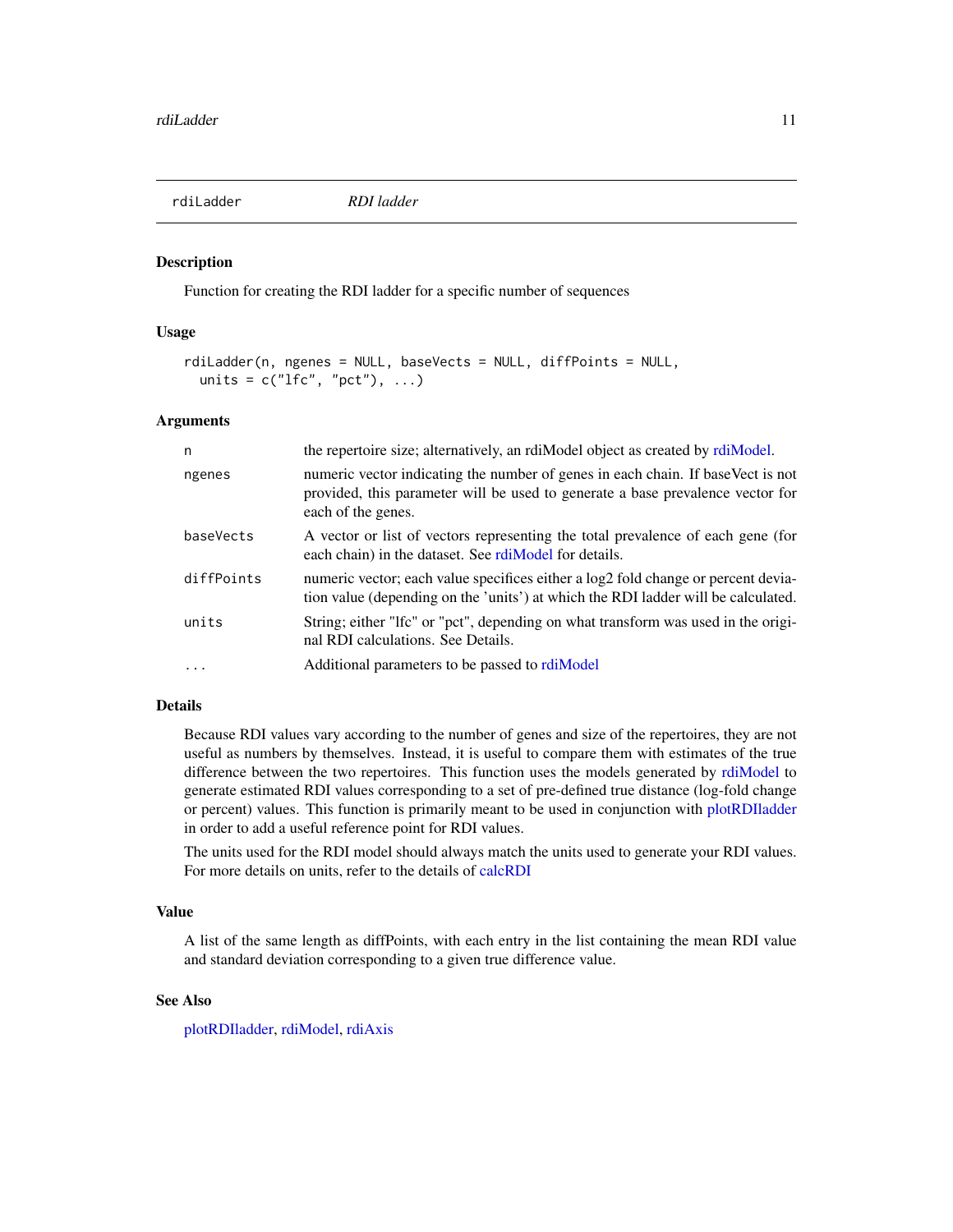<span id="page-11-1"></span><span id="page-11-0"></span>

#### Description

Generate models equating RDI values to true differences in underlying prevalence values

#### Usage

```
rdiModel(n, ngenes = NULL, baseVects = NULL, nIter = 50, nSample = 20,
 units = c("If c", "pot"), constScale = TRUE)
```
#### Arguments

| n          | the repertoire size.                                                                                                                                                                                                                                                                                                               |
|------------|------------------------------------------------------------------------------------------------------------------------------------------------------------------------------------------------------------------------------------------------------------------------------------------------------------------------------------|
| ngenes     | numeric vector indicating the number of genes in each chain. If baseVects is<br>not provided, this parameter will be used to generate a base prevalence vector<br>for each of the genes.                                                                                                                                           |
| baseVects  | A vector or list of vectors representing the total prevalence of each gene (for<br>each chain) in the dataset. Differential datasets will be created from alterations<br>of this vector. If not provided, a base vector will be randomly . generated at<br>each subsample step containing the number of genes specified by ngenes. |
| nIter      | The number of iterations (i.e. number of datasets to generate).                                                                                                                                                                                                                                                                    |
| nSample    | The number of samples to generate for each subsample. Each sample will have<br>a different true fold change, but the same starting vector                                                                                                                                                                                          |
| units      | String; either "Ifc" or "pct", depending on what transform was used in the origi-<br>nal RDI calculations. See Details.                                                                                                                                                                                                            |
| constScale | logical; if TRUE, vdjCounts will be scaled such that the sum of each column will<br>be equal to 500 (an arbitrary constant). Otherwise, the columns will be scaled<br>to the average count of all the columns.                                                                                                                     |

#### Details

This method uses simulated sequencing datasets to estimate the RDI values for datasets with a known true deviation.

Briefly, a baseline probability vector (either randomly generated or supplied by the baseVects parameter) is randomly perturbed, and the difference between the baseline vector and the perturbed vector is calculated. Then, nSample sequencing datasets of size n are randomly drawn from both the baseline vector and the perturbed vector, and the RDI distance between all datasets calculated. This process is repeated nIter times, resulting in a dataset of RDI values and matched true differences. A set of spline models is then fit to the data: one from RDI to true difference, and another from true difference to RDI value, allowing for bi-directional conversions.

If a baseline probability vector is not provided, one will be generated from an empirical model of gene segment prevalence. However, for best performance, this is not recommended. Estimates of true fold change is very sensitive to the distribution of features in your count dataset, and it is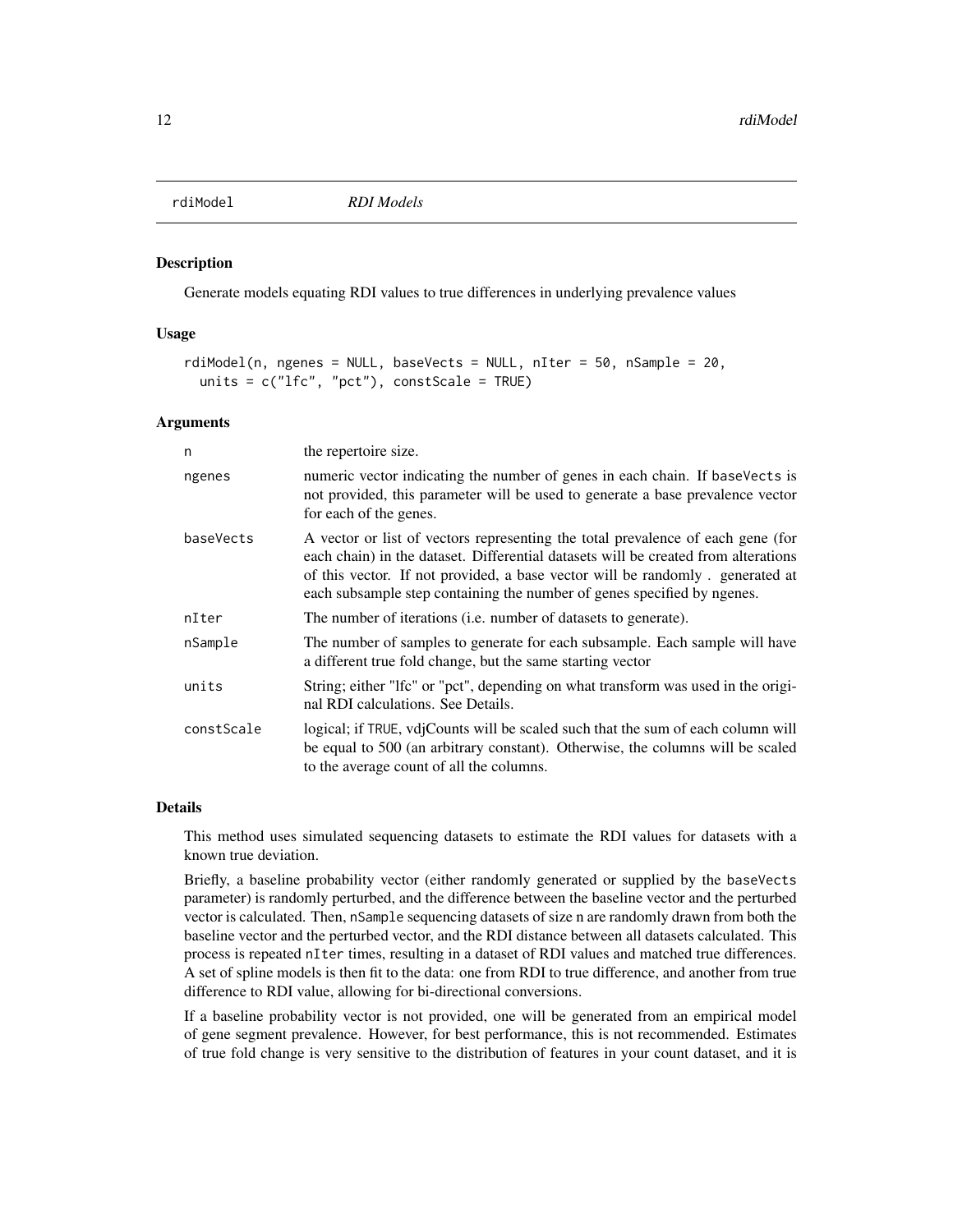#### <span id="page-12-0"></span>rdiModel 2012 and 2013 and 2013 and 2013 and 2013 and 2013 and 2013 and 2013 and 2013 and 2013 and 2013 and 20

important that your baseline vector match your overall dataset as accurately as possible. The best baseline vector is almost always the average feature prevalence across all repertoires in a dataset, although manually generated baseline vectors may also work well.

The units used for the RDI model should always match the units used to generate your RDI values. For more details on units, refer to the details of [calcRDI.](#page-1-1)

#### Value

A list containing three objects:

*fit* an object of class "smooth.spline", based on a spline model with the true difference (lfc or pct) as the independent ( *rev.fit* an object of class "smooth.spline". The opposite of fit. Used for converting from RDI to true difference. *units* one of c("1fc", "pct"), representing the units of the true difference values.

#### See Also

[rdiAxis,](#page-8-1) [rdiLadder,](#page-10-1) [plotRDIladder](#page-6-1)

#### Examples

```
#create genes
genes = sample(letters, 10000, replace=TRUE)
#create sequence annotations
seqAnnot = data.frame(donor = sample(1:4, 10000, replace=TRUE))
#calculate RDI
d = rdi(genes, seqAnnot)
##create a "baseVect" with the same probability as our features
##since we sampled uniformly, the base vector has equal probability
baseVect = rep(1/length(letters),length(letters))
##generate an RDI model
m = rdiModel(attr(d, "nseq"), baseVects=baseVect)
##plot the spline model
plot(m$fit, xlab="log fold change",ylab="RDI",type='l')
##convert RDI to log fold change
mean = predict(m$rev.fit, d)$y
mean[mean<0] = 0
```